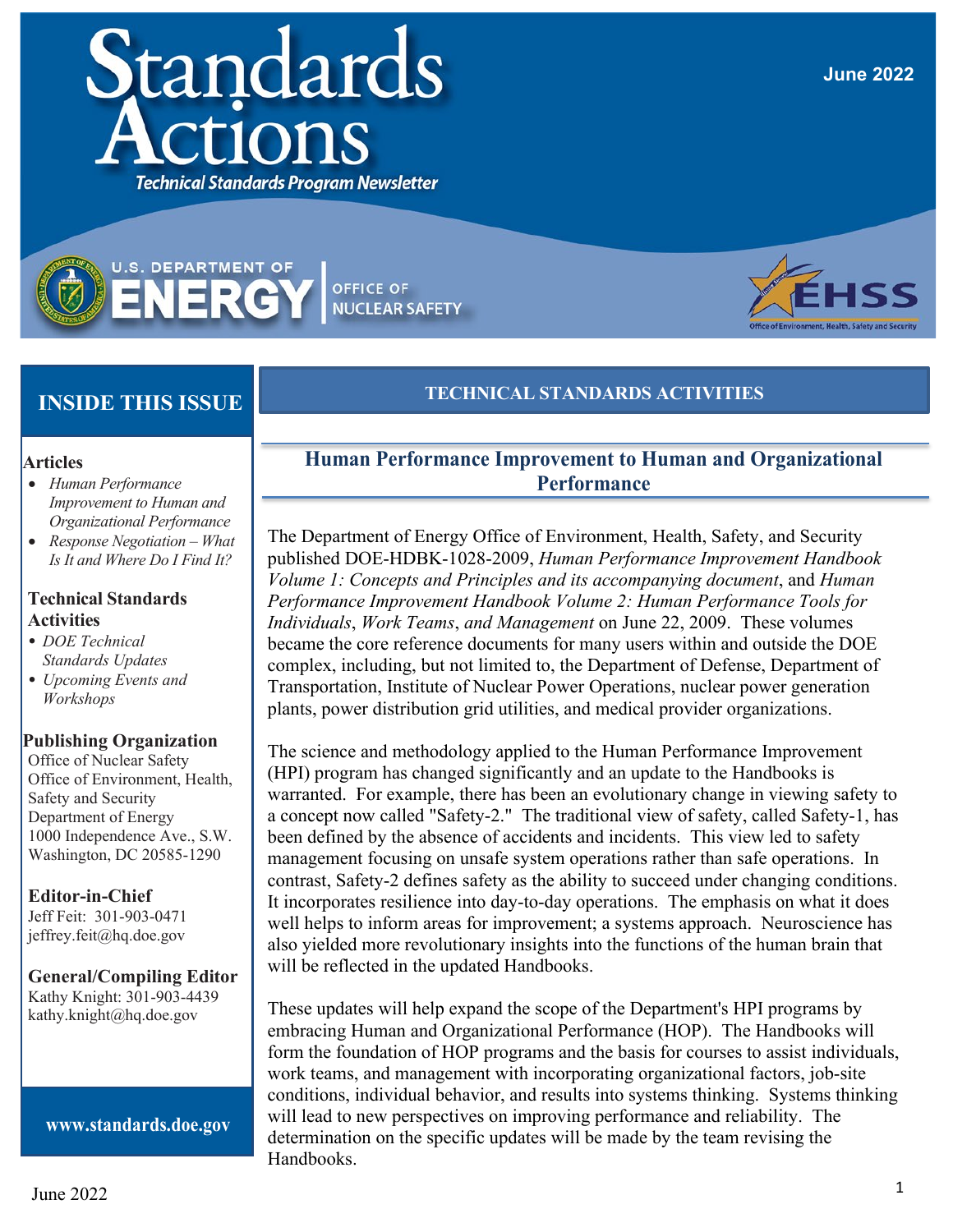The team will be composed of a Federal Project Lead and academic and technical experts. Team members will include subject-matter experts from DOE Management and Operating contractors, and organizations as well as thought leaders outside the DOE complex.

This effort will result in significant revisions to the Handbooks, with an estimated twenty-five percent change to Volume 1 and a fifty percent change to Volume 2. The content and approach to the topics will be based on concepts and practices found helpful in the commercial nuclear power industry, electrical grid and distribution, national laboratories, and those adopted by other sectors. The final, Human and Organizational Performance Handbooks will serve to improve the performance and reliability of organizations for the foreseeable future.

### **Written by Rizwan Shah, Organizational Culture Advisor, Office of Environmental Protection and ES&H Reporting**

## **Response Negotiation – What Is It and Where Do I Find It?**

Project Justification Statement, Review and Response, and Concurrence are phases in the Technical Standards RevCom review process that are familiar to most users. Often forgotten or overlooked is Response Negotiation, the review phase between completion of Comment Response and Concurrence review. *Response Negotiation is not an opportunity to submit more comments on the draft or a chance to submit concurrence/nonconcurrence.*  Some users may not fully understand the process or purpose of this phase, so, let us clarify.

Before Response Negotiation, the Preparing Activity (PA) must have submitted responses to all comments and produced a redlined markup showing revisions in response to submitted comments.

In Response Negotiation review, users have access to the PA's comment responses and redlined changes to the draft (in References). The author's comment response options are:

- Accept revises the text as requested
- Accept in part accepts the comment but will not revise the text specifically as requested
- Reject does not revise the draft in response to a comment

When assigned users open Response Negotiation, they find the author's name and contact information (email and phone). The Comment Response Report is available in References, and the redlined draft is the Document for Review (upper right) and is also available in References. Users are asked not to add comments. There is no option for RevCom action or submission.

Successful Response Negotiation can resolve issues that would otherwise generate a nonconcurrence in the next phase of the review. SMEs (through their TSMs) can review responses and revisions to the draft to identify issues that must be resolved before Concurrence review. For example:

- You rejected my comment. I need to understand why and discuss the issue and the possibility of a change to the response.
- The redline shows a revision that is not what I requested. Further revision is needed.
- The redlined revision in response to another organization's comment, challenges my organization's meeting our mission obligations.

To resolve an issue, the PA can:

• Update the comment response and revise the redlined draft accordingly,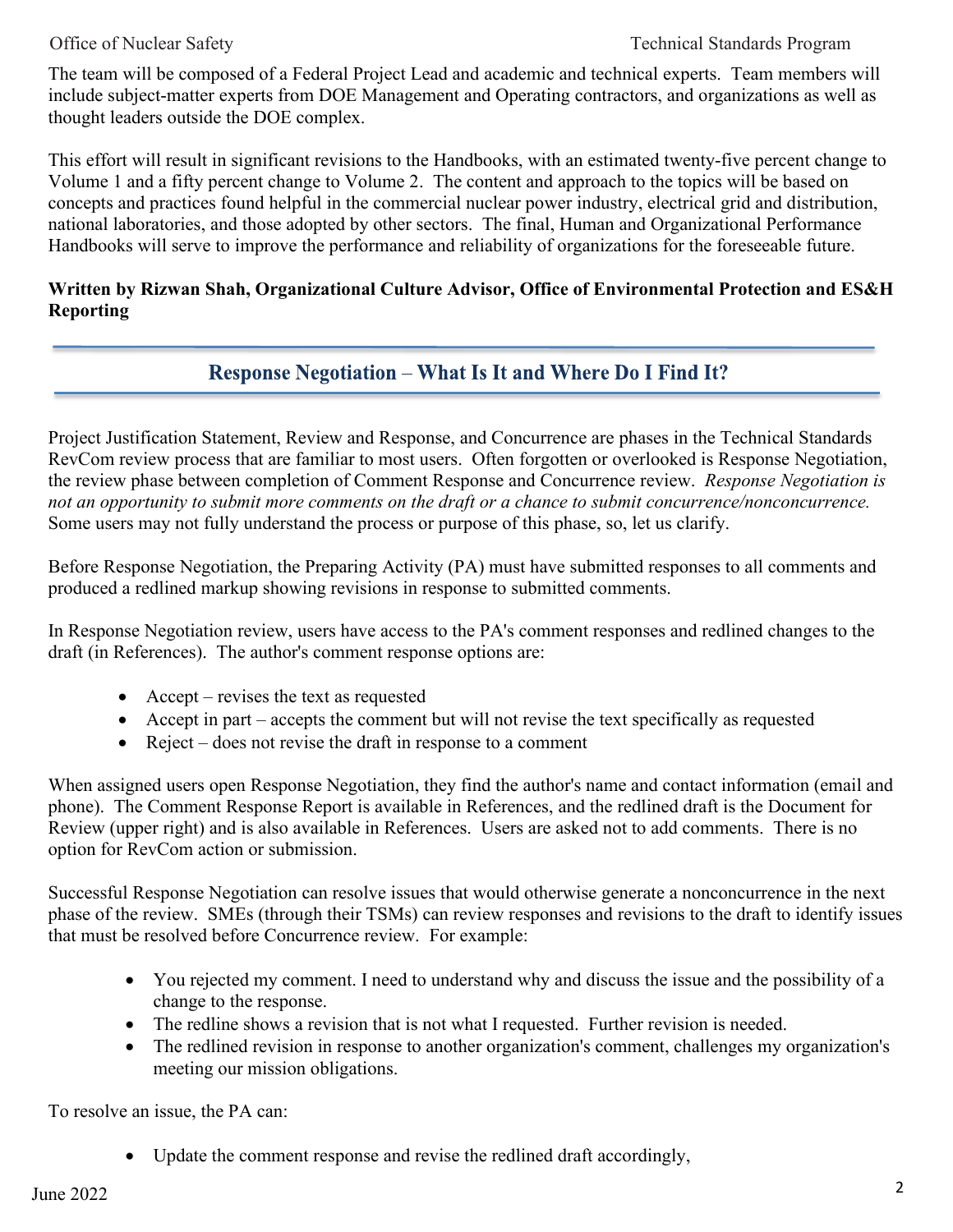- Add or remove text,
- Include text for specific organizations/facilities,
- Define terms more precisely,
- Define acronyms,
- Update online links.

When a given issue cannot be resolved in discussion with the PA, it is moved to organization level for consideration. The final decision is made by senior management.

For the next phase, users are asked to review the updated draft to be submitted for final approval to publish.

For new users, RevCom Help is available online at [https://support.doxcelerate.com/doe-technical](https://support.doxcelerate.com/doe-technical-standards/revcom)[standards/revcom,](https://support.doxcelerate.com/doe-technical-standards/revcom) where document processing and participant roles are defined.

Information on review phases is available at [https://support.doxcelerate.com/doe-technical-standards/doe](https://support.doxcelerate.com/doe-technical-standards/doe-technical-standards-phases)[technical-standards-phases](https://support.doxcelerate.com/doe-technical-standards/doe-technical-standards-phases)

## **Written by Patricia Greeson, Director, Support Services, Doxcelerate**

## **DOE Technical Standards Updates**

The following is an overview of recent Technical Standards actions for March, April, and May 2022. A complete list of on-going DOE Technical Standards actions can be found on the "Monthly Status Reports" posted on the Technical Standards Program website: [www.standards.doe.gov](http://www.standards.doe.gov/) and in the Monthly TSMC Minutes posted on [Organizational Excellence \(energy.gov\)](https://orgex.energy.gov/)

## **Project Justification Statement (PJS) Posted in RevCom for 15-day Review:**

PJS for the Proposed Revision of DOE-STD-1066-2016, *Fire Protection* POC:Jim Bisker, EHSS 31, Office of Nuclear Safety Basis & Facility, Phone: 301-903-6542

## **In RevCom for 60 Day Review:**

Proposed Revision of DOE-HDBK-1130-2008, *Radiological Worker Training*  POC: John Blaikie, EHSS-11, Office of Health & Safety, Phone: 301-903-8470

Proposed Cancellation of DOE-STD-1107-97 Change Notice 1, *Knowledge, Skills, and Abilities for Key Radiation Protection Positions at DOE Facilities* POC:John Blaikie, EHSS-11, Office of Health & Safety, Phone: 301-903-8470

Proposed Reaffirmation of DOE-HDBK-1100-2004, *Chemical Process Hazards Analysis*  POC: Maurice Haygood, EHSS-11, Office of Worker Safety and Health Policy, Phone: 301-903-17870

## **Published:**

Reaffirmation of DOE-HDBK 1046-2016, *Temporary Emergency Exposure Limits for Chemicals: Methods and Practice* POC: David Djikine, NA-41, Office of Emergency Management, Phone: 240-597-6381

DOE- STD-1269-2022, *Air Cleaning Systems in DOE Nuclear Facilities* DOE-HDBK-1169-2022, *Handbook for Use with DOE-STD-1269-2022*  POC: Patrick Frias, EHSS-31, Office of Nuclear Safety Basis & Facility Design, Phone: 301-903-1774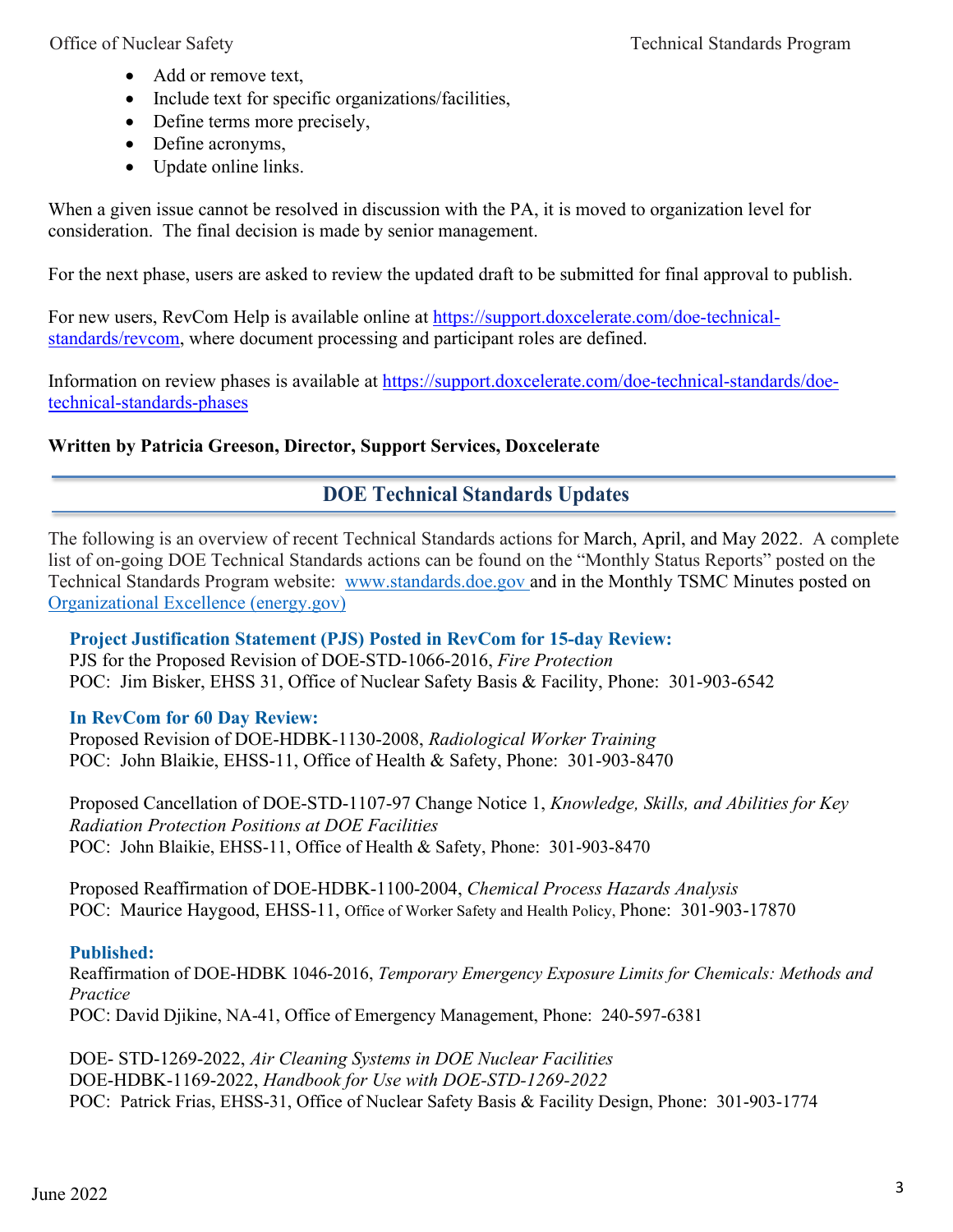## **Upcoming Events and Workshops**

**ASME 16th International Conference on Energy Sustainability - For a Sustainable Planet When:** July 11-13, 2022 **Where:** Location, TBD

**ASME POWER 2022 Power Conference Responsible. Reliable. Power for All. When:** July 18-19, 2022 **Where:** Omni William Penn, Pittsburgh, PA

**ANSI Executive Committee (EXCO) Meeting When:** July 20, 2022 **Where:** Location, TBD

**ANSI Board of Standards Review (BSR) Meeting When:** August 4, 2022 **Where:** ANSI NY or Webex Virtual Meeting

**Nuclear Facility and Safety Programs Workshop "Culture, Quality, and Accountability" When:** August 6-12, 2022 **Where:** Sheraton Hotel Salt Lake City, Salt Lake City, UT

**ANS Utility Working Conference and Vendor Technology Expo (UWC 2022) When:** August 7-10, 2022 **Where:** JW Marriott Marco Island, Marco Island, FL

**ASME IDETC-CIE 2022 International Design Engineering Technical Conferences & Computers and Information in Engineering Conference When:** Conference: August 14-17, 2022 Exhibition: August 15–17, 2022 **Where:** St. Louis Union Station Hotel, St. Louis, Missouri

**ANSI ISO Council (AIC) Meeting When:** September 13, 2022 **Where:** ANSI DC Headquarters Meeting time TBD

**ANS 14th International Conference on Radiation Shielding and 21st Topical Meeting of the Radiation Protection and Shielding Division When:** September 25-29, 2022 **Where:** Seattle Marriott Waterfront, Seattle, WA

**ASME International Pipeline Conference Collaborating for Sustainability When:** September 26-30, 2022 **Where:** Hyatt Regency-Telus Convention Centre, Calgary, AB, Canada